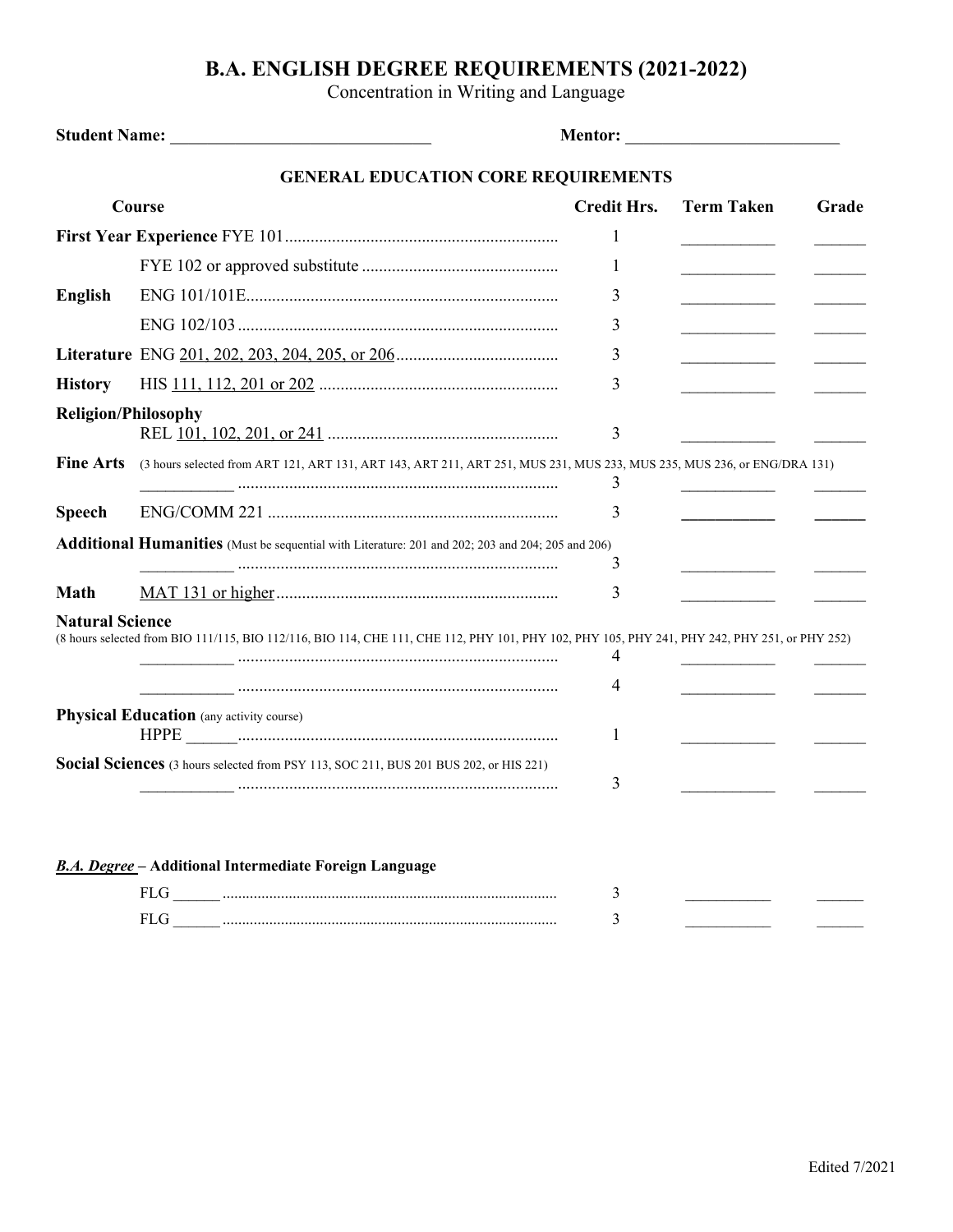## **B.A. ENGLISH DEGREE REQUIREMENTS (2021-2022)**<br>Concentration in Writing and Language

| <b>Courses</b>                                                                              |                | <b>Credit Hrs. Term Taken</b> | Grade |
|---------------------------------------------------------------------------------------------|----------------|-------------------------------|-------|
|                                                                                             | 9              |                               |       |
|                                                                                             | 3              |                               |       |
|                                                                                             | 3              |                               |       |
|                                                                                             |                |                               |       |
| Literature Sequence (choose two in addition to the sequence for the General Education Core) | 6              |                               |       |
|                                                                                             | 3              |                               |       |
|                                                                                             | 3              |                               |       |
|                                                                                             |                |                               |       |
|                                                                                             |                |                               |       |
|                                                                                             |                |                               |       |
|                                                                                             | 3              |                               |       |
|                                                                                             | 6              |                               |       |
| Choose one:                                                                                 |                |                               |       |
|                                                                                             | 3              |                               |       |
|                                                                                             | 3              |                               |       |
| Choose one:                                                                                 |                |                               |       |
|                                                                                             |                |                               |       |
|                                                                                             | 3              |                               |       |
|                                                                                             | 3              |                               |       |
|                                                                                             |                |                               |       |
|                                                                                             |                |                               |       |
|                                                                                             |                |                               |       |
|                                                                                             |                |                               |       |
|                                                                                             | 3              |                               |       |
|                                                                                             | $\overline{3}$ |                               |       |
|                                                                                             | 3              |                               |       |
| ENG 404 Restoration & Eighteenth-Century English Literature                                 | $\overline{3}$ |                               |       |
|                                                                                             | 6              |                               |       |
|                                                                                             | 3              |                               |       |
|                                                                                             | 3              |                               |       |
|                                                                                             | 3              |                               |       |
|                                                                                             |                |                               |       |
|                                                                                             |                |                               |       |
|                                                                                             | 3              |                               |       |
|                                                                                             | 3              |                               |       |
|                                                                                             | 3              |                               |       |
|                                                                                             | 3              |                               |       |
|                                                                                             |                |                               |       |
| ENG 421 North American Nonfiction Nature Writing                                            |                |                               |       |
|                                                                                             | 3              |                               |       |
| Writing and Language Concentration (choose from those not taken above).                     | 12             |                               |       |
| (ENG 313, 314, 315, 408, 411, 412, 413, 414, 498)                                           |                |                               |       |
|                                                                                             | 3              |                               |       |
|                                                                                             |                |                               |       |
|                                                                                             | 3              |                               |       |
|                                                                                             |                |                               |       |
|                                                                                             | $28*$          |                               |       |
|                                                                                             |                |                               |       |
|                                                                                             |                |                               |       |
|                                                                                             |                |                               |       |
|                                                                                             |                |                               |       |
|                                                                                             |                |                               |       |
|                                                                                             |                |                               |       |
|                                                                                             |                |                               |       |
|                                                                                             |                |                               |       |
|                                                                                             |                |                               |       |
|                                                                                             | $120*$         |                               |       |

\*At least 42 hours must be upper-level (300 or 400)